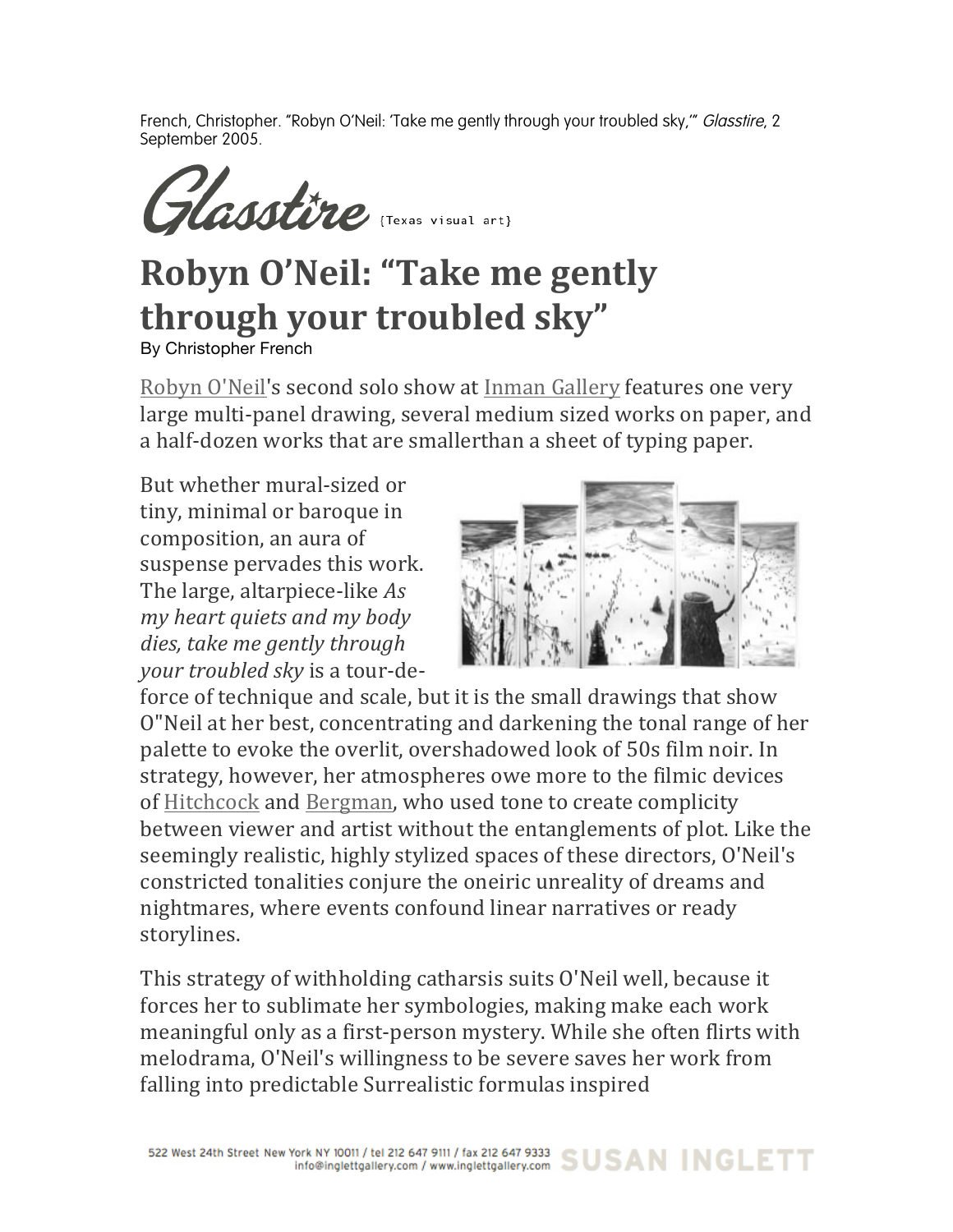by Ernst or Dali. Crawling, which bears the grainy blurriness of a film still from a World War II battlefield documentary, captures this sensibility perfectly. The ambience is photographic, but the details are not. The improbably, claustrophobically high horizon line contrasts a sliver of darkened sky with a lighter expanse of field. Within this spare setting, three human crawlers, their backs to us, edge their way from a gnarled foreground tree trunk toward an ambiguous and largely unmarked middle distance.

In O'Neil's representations, humanity is as likely to fall from the sky as stand erect; like ants, her people are mostly anonymous creatures who trudge along in snaky lines, or fulfill arcane tasks and communicate through secret exchanges and ce remonies. They



take weirdly symbiotic positions vis-à-vis nature, like the ess curve created between the seated woman and windswept tree in Forgetting. Honing in on our increasingly artificial relationship with nature, O'Neil also matches the flow of the woman's hairline to the declining line of the hillside, creating the appearance of a person who has regained her integrity within the landscape by becoming, like a rock, an intrinsic part of it.

Inventions like these place O'Neil in an interesting position to the technique of representational drawing, a classically-based tradition that abstracting Modernism never quite managed to kill off. Until recently most artists who chose this path aspired, like Vija Celmins, to the neutrality of Hyperrealism. Taking literally William Henry Fox Talbot's 1844 declaration of the camera as the "Pencil of Nature," they acted almost like a camera themselves, using pencils to duplicate the intricacies of the world around them, with the postmodern distinction that they chose to recreate pictures of the world rather than the world itself. While exquisitely detailed, O"Neil's vistas are totally invented, and this combination of patent unreality and potent palpability is one of the things that makes them so compelling  $-$  as if